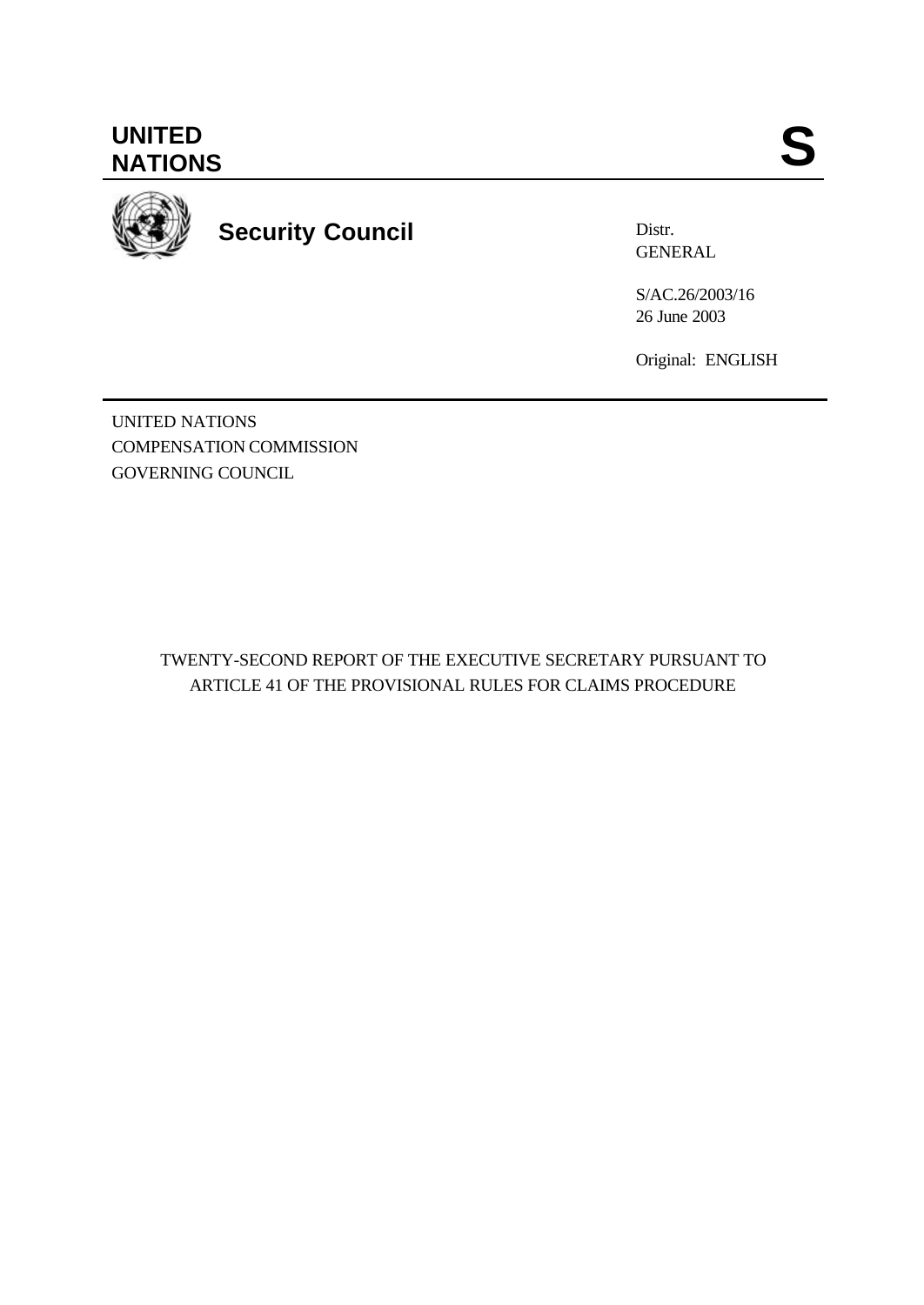# Introduction

1. The present report identifies, pursuant to article 41 of the United Nations Compensation Commission's (the "Commission") Provisional Rules for Claims Procedure (S/AC.26/1992/10) (the "Rules"), recommended corrections in the various claims categories since the "Twenty-first report of the Executive Secretary pursuant to article 41 of the Provisional Rules for Claims Procedure" (S/AC.26/2003/5) (the "twenty-first article 41 report"). Chapter I of this report contains recommended corrections concerning claims in category "A", where the Panel of Commissioners has concluded its work. Chapter II provides information concerning requests by claimants for corrections to approved awards under article 41 of the Rules, including a report of the secretariat's review to determine whether or not these requests warrant action under article 41. Annex I to this report contains tables showing the aggregate corrected awards by category and instalment, per country, based on the recommendations contained herein, while annex II to this report contains a cumulative table of article 41 corrections to claim awards up to the forty-seventh session of the Governing Council.

# I. RECOMMENDED CORRECTIONS CONCERNING CLAIMS IN CATEGORY "A"

2. Recommendations for corrections to category "A" claims include the following kinds of corrections: duplicate claims; reinstatement of claims previously identified as duplicates; reinstatement of claims previously rejected; individual to family; higher to lower amounts; lower to higher amounts; and low family to high individual amount.

# 1. Duplicate claims

3. Further to notices received from the respective Governments, two claims from the Philippines and six claims from Sri Lanka have been found to be duplicates of other claims that were awarded compensation in category "A". No compensation should have been awarded for these duplicate claims.

4. Accordingly, as set forth in table 1 below, it is recommended that the awards for these claims be corrected. Table 1 identifies the countries concerned, the instalments to be adjusted, the number of claims affected, and the net effect of the adjustments.

| Country     | Instalment | Number of claims affected | Amount of net effect (USD) |
|-------------|------------|---------------------------|----------------------------|
|             | Fifth      |                           | (4,000.00)                 |
| Philippines | Sixth      |                           | (8,000.00)                 |
|             | Fourth     | 5                         | (17,000.00)                |
| Sri Lanka   | Fifth      |                           | (4,000.00)                 |
|             | Total      | 8                         | (33,000.00)                |

Table 1. Category "A" corrections: duplicate claims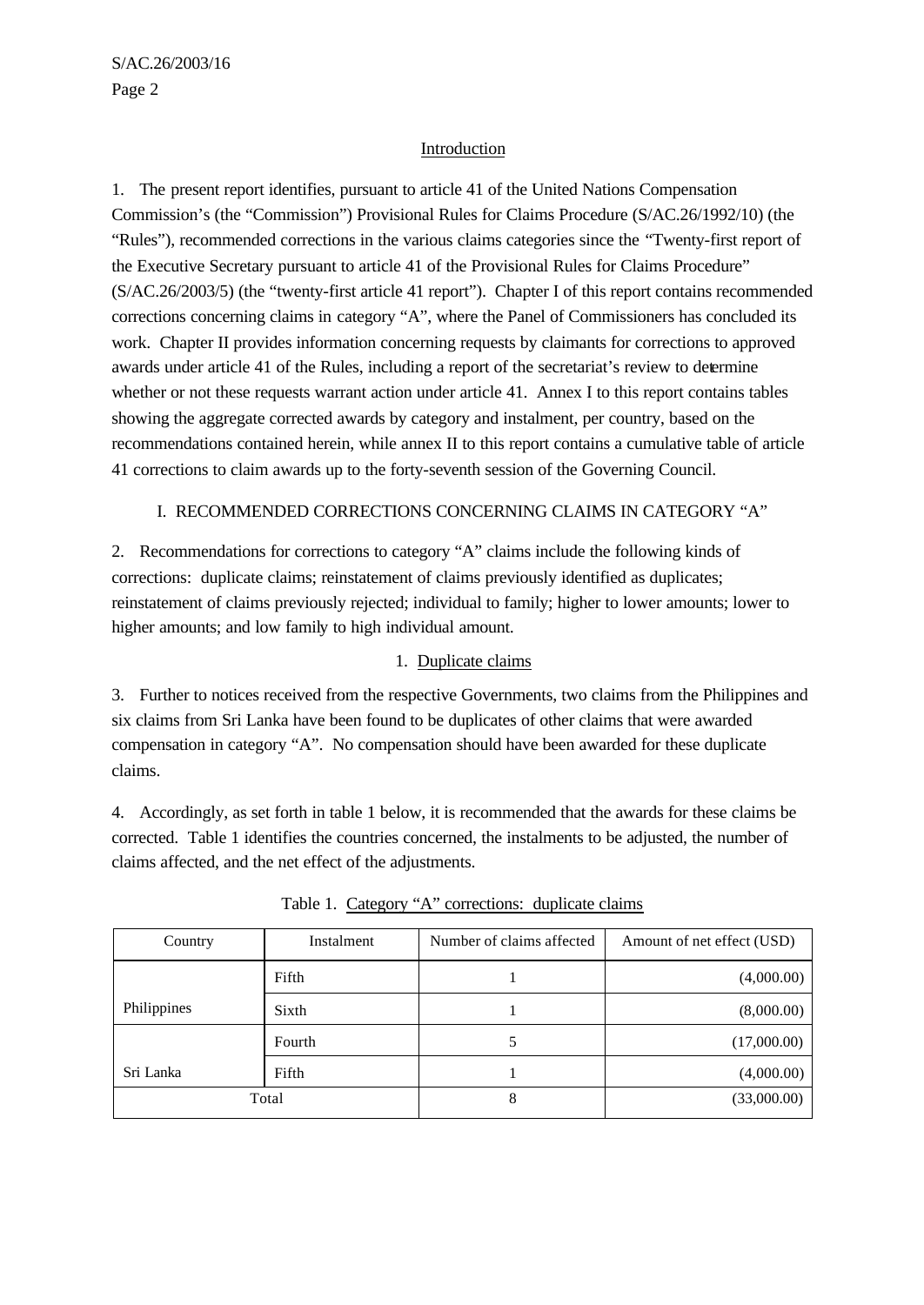# 2. Reinstatement of claims previously identified as duplicates

5. One claim from Sri Lanka, one claim from Yemen, and two claims from Bangladesh, erroneously identified as duplicates, should be reinstated since additional information received from the respective Governments demonstrates that the claims are not in fact duplicates.

6. Accordingly, as set forth in table 2 below, it is recommended that the awards for these claims be corrected. Table 2 identifies the countries concerned, the instalments to be adjusted, the number of claims affected, and the net effect of the adjustments.

| Country    | Instalment | Number of claims affected | Amount of net effect (USD) |
|------------|------------|---------------------------|----------------------------|
| Bangladesh | Sixth      |                           | 8,000.00                   |
| Sri Lanka  | Sixth      |                           | 4,000.00                   |
| Yemen      | Sixth      |                           | 4,000.00                   |
| Total      |            | 4                         | 16,000.00                  |

Table 2. Category "A" corrections: reinstatement of claims previously identified as duplicates

# 3. Reinstatement of claims previously rejected

7. Four claims from Yemen, which were rejected due to data entry errors made by the UNCC secretariat, should be reinstated since additional information received from the Government of Yemen demonstrates that the claims should not have been rejected.

8. Accordingly, as set forth in table 3 below, it is recommended that the awards for these claims be corrected. Table 3 identifies the country concerned, the instalment to be adjusted, the number of claims affected, and the amount of net effect of the adjustment.

|  |  |  |  |  | Table 3. Category "A" corrections: reinstatement of claims previously rejected |  |  |  |  |  |
|--|--|--|--|--|--------------------------------------------------------------------------------|--|--|--|--|--|
|--|--|--|--|--|--------------------------------------------------------------------------------|--|--|--|--|--|

| Country | Instalment | Number of claims affected | Amount of net effect (USD) |
|---------|------------|---------------------------|----------------------------|
| Yemen   | Sixth      |                           | 16,000.00                  |
|         | Total      |                           | 16,000.00                  |

# 4. Individual to family

9. Further to additional information received from the respective Governments, one claim from Sudan, four claims from the Philippines, eight claims from Bangladesh, and eight claims from India were incorrectly awarded individual claim amounts because the information relating to family members had mistakenly not been entered on the computer disks submitted by the respective Governments to the Commission. Corrections to one claim from Bangladesh and one claim from India are also recommended because a review of the paper claim forms submitted by the claimants revealed that the claimants had selected the higher family amount of compensation on the paper claim forms while the lower individual amounts had erroneously been entered in the electronic submissions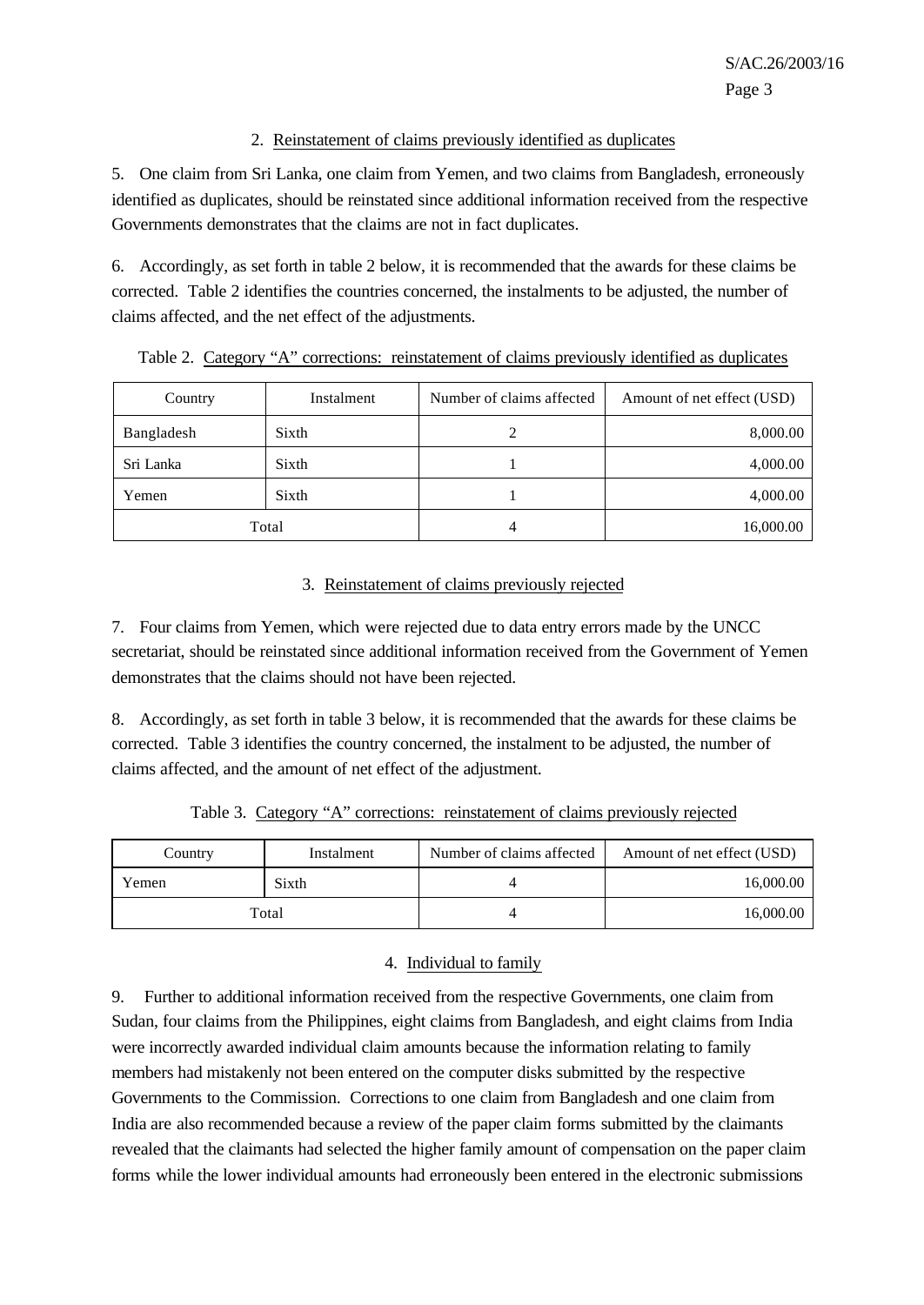# S/AC.26/2003/16 Page 4

sent to the Commission. The awards for these claims should be increased to the amounts appropriate to the proper status of the claims.

10. Accordingly, as set forth in table 4 below, it is recommended that the award amounts for these claims be corrected. Table 4 identifies the countries concerned, the instalments to be adjusted, the number of claims affected, and the net effect of the adjustments.

| Country     | Instalment | Number of claims affected | Amount of net effect (USD) |
|-------------|------------|---------------------------|----------------------------|
| Bangladesh  | Sixth      | 9                         | 34,500.00                  |
|             | Third      | $\overline{2}$            | 5,000.00                   |
|             | Fourth     |                           | 2,500.00                   |
|             | Fifth      | 5                         | 17,000.00                  |
| India       | Sixth      |                           | 2,500.00                   |
|             | Fourth     |                           | 2,500.00                   |
| Philippines | Sixth      | 3                         | 7,500.00                   |
| Sudan       | Second     |                           | 4,000.00                   |
| Total       |            | 23                        | 75,500.00                  |

Table 4. Category "A" corrections: individual to family

# 5. Higher to lower amounts

11. Decision 21 (S/AC.26/Dec.21 (1994)) of the Governing Council states that "any claimant who has selected a higher amount in category 'A' (USD 4,000 or USD 8,000) and has also filed a category 'B', 'C' or 'D' claim will be deemed to have selected the corresponding lower amount under category 'A'." Further to additional information received from the Government of the Philippines, forty-one claims from the Philippines have been identified as having been filed for a higher amount in category "A" by claimants who had also filed claims in other claims categories. The awards for these category "A" claims should be reduced to the amount appropriate to the proper status of the claims.

12. Accordingly, as set forth in table 5 below, it is recommended that the award amounts for these claims be corrected. Table 5 identifies the country concerned, the instalments to be adjusted, the number of claims affected, and the net effect of the adjustments.

| Country     | Instalment | Number of claims affected | Amount of net effect (USD) |
|-------------|------------|---------------------------|----------------------------|
|             | Fourth     |                           | (16,500.00)                |
|             | Fifth      | 25                        | (37,500.00)                |
| Philippines | Sixth      |                           | (9,000.00)                 |
| Total       |            | 41                        | (63,000.00)                |

Table 5. Category "A" corrections: higher to lower amounts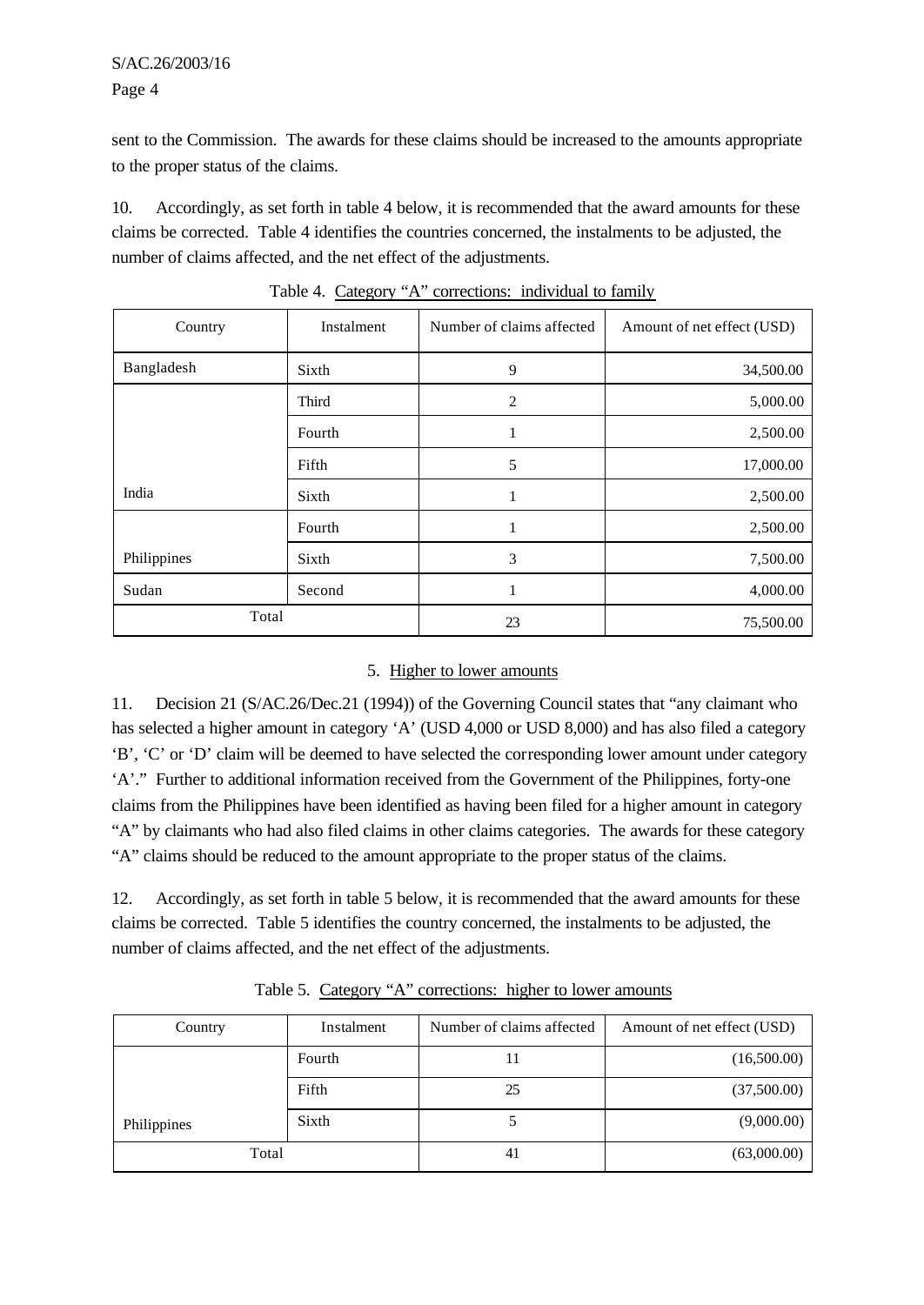# 6. Lower to higher amounts

13. Pursuant to the decision taken by the Governing Council at its forty-second session in December 2001 in connection with the request of the Government of Sudan concerning the readjustment of the amounts awarded to individual and family claimants who submitted claims only in category "A" but were awarded the lower amounts of compensation, the secretariat reviewed the final batch of approximately 9,000 claims submitted.

14. Upon review of original paper claim forms submitted by the Governments of Bangladesh, India, Iran, Pakistan, Sri Lanka and the Syrian Arab Republic, it is confirmed that 2,649 claimants had selected the higher amounts of compensation on the paper claim forms while lower amounts had erroneously been entered in the electronic submissions forwarded to the Commission. The awards for these claims should, therefore, be increased to the amounts appropriate to the proper status of the claims.

15. Accordingly, as set forth in table 6 below, it is recommended that the award amounts for these claims be corrected. Table 6 identifies the countries concerned, the instalments to be adjusted, the number of claims affected, and the net effect of the adjustments.

| Country    | Instalment | Number of claims affected | Amount of net effect (USD) |
|------------|------------|---------------------------|----------------------------|
|            | First      | $\overline{4}$            | 6,000.00                   |
|            | Second     | 38                        | 57,000.00                  |
|            | Fourth     | 9                         | 13,500.00                  |
|            | Fifth      | 75                        | 112,500.00                 |
| Bangladesh | Sixth      | 43                        | 64,500.00                  |
|            | First      | 65                        | 108,000.00                 |
|            | Second     | 234                       | 396,000.00                 |
|            | Third      | 201                       | 363,000.00                 |
|            | Fourth     | 633                       | 1,036,500.00               |
|            | Fifth      | 1,039                     | 1,738,500.00               |
| India      | Sixth      | 86                        | 145,500.00                 |
| Iran       | Sixth      | $\,1\,$                   | 1,500.00                   |
|            | First      | 14                        | 22,500.00                  |
|            | Second     | 31                        | 51,000.00                  |
|            | Fourth     | 31                        | 48,000.00                  |
|            | Fifth      | 58                        | 96,000.00                  |
|            | Sixth      | 75                        | 127,500.00                 |
| Pakistan   | Special    | $\mathfrak{Z}$            | 4,500.00                   |

Table 6. Category "A" corrections: lower to higher amounts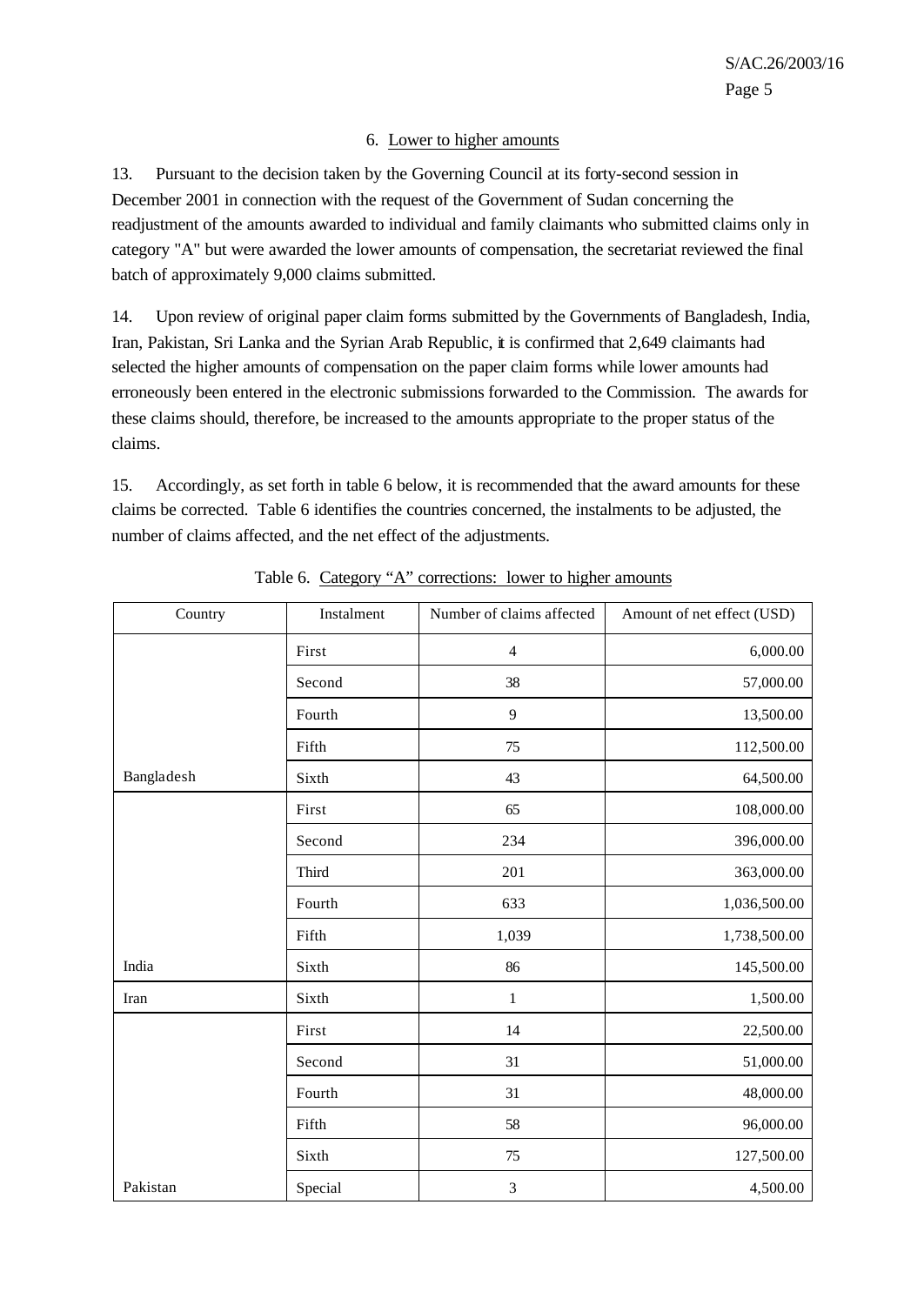| Country              | Instalment | Number of claims affected | Amount of net effect (USD) |
|----------------------|------------|---------------------------|----------------------------|
| Sri Lanka            | Fourth     |                           | 1,500.00                   |
|                      | Fourth     | 6                         | 10,500.00                  |
| Syrian Arab Republic | Fifth      |                           | 4,500.00                   |
| Total                |            | 2,649                     | 4,408,500.00               |

#### 7. Low family to high individual amount

16. During the secretariat's review of the "lower to higher amounts" claims (see paragraphs 13 to 15 above), it was determined that one claimant from India was incorrectly awarded the low family amount instead of the high individual amount. A review of the paper claim form submitted by the claimant revealed that while the claimant had selected the high individual amount, the low family amount had erroneously been entered in the electronic submission forwarded to the Commission, and that no family information was present in the claim. The award for this claim should be reduced to the amount appropriate to the proper status of the claim.

17. Accordingly, as set forth in table 7 below, it is recommended that the award amount for this claim be corrected. Table 7 identifies the country concerned, the instalment to be adjusted, the number of claims affected, and the net effect of the adjustment.

| Country | Instalment | Number of claims affected | Amount of net effect (USD) |
|---------|------------|---------------------------|----------------------------|
| India   | Sixth      |                           | (1,000.00)                 |
| Total   |            |                           | (1,000.00)                 |

Table 7. Category "A" corrections: low family to high individual amounts

# 4. Summary

18. The recommended corrections related to award amounts in category "A" concern 2,730 claims submitted by nine Governments resulting in a net increase in the total amount awarded of USD 4,419,000. Of these, the total amount awarded for 2,680 claims was increased by USD 4,516,000, while the total amount awarded for 50 claims was decreased by USD 97,000. The recommendations for the first, second, third, fourth, fifth, sixth, and Special (Pakistan) instalments of category "A" claims, by country and by instalment, are provided in tables 1 to 7 of annex I to this report.

# II. REQUESTS BY CLAIMANTS FOR ARTICLE 41 CORRECTIONS

19. During the period under review, the secretariat has continued its review of requests from Governments for corrections to claims in categories "D", "E" and "F", submitted under article 41 of the Rules. The requests and the Executive Secretary's conclusions with respect to those requests are outlined below: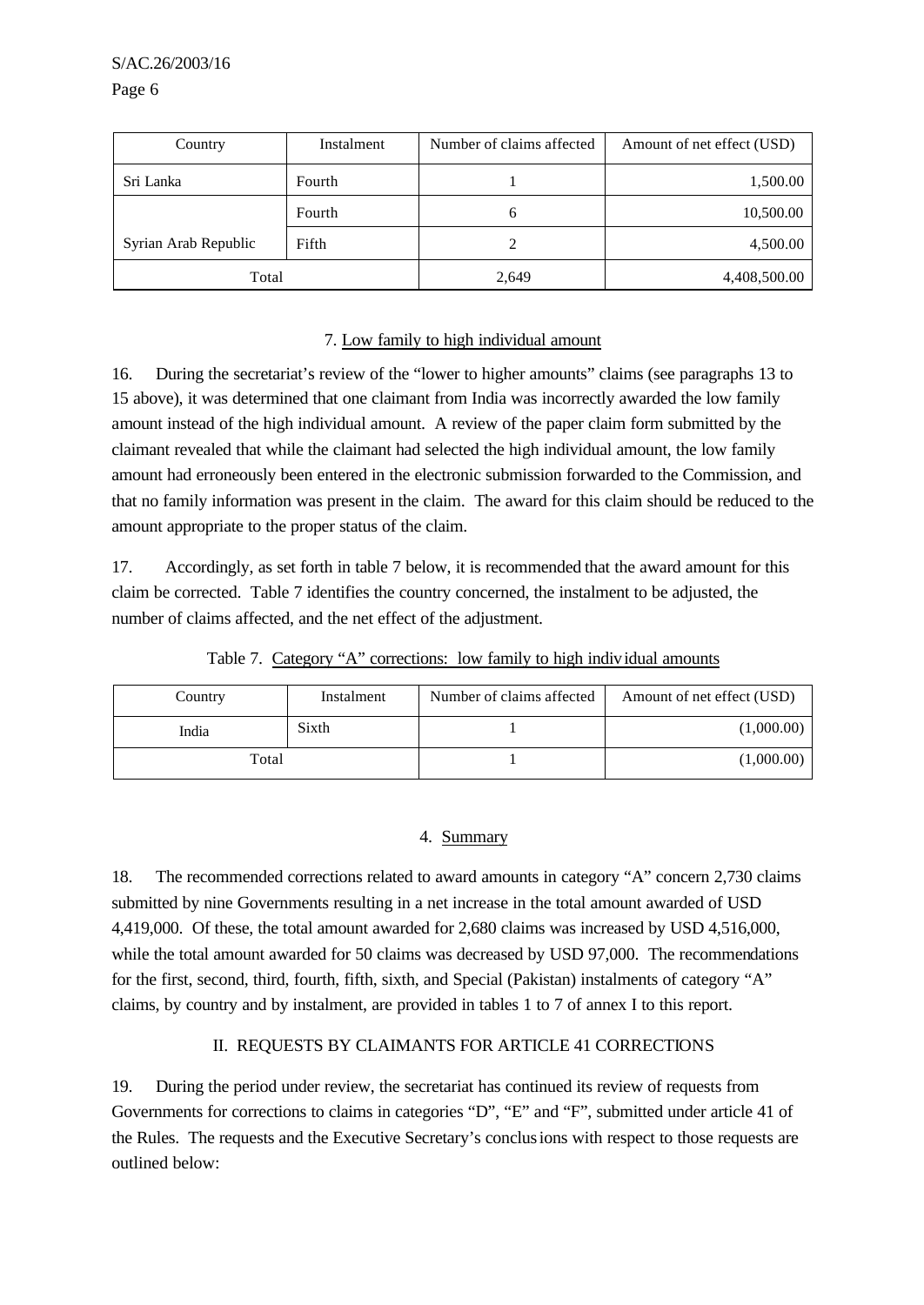20. On 22 July 2002, the Public Authority for Assessment of Compensation for Damages Resulting from Iraqi Aggression of the State of Kuwait ("PAAC") requested correction of Governing Council decision 138 (S/AC.26/Dec.138 (2001)) and the associated "Report and recommendations made by the Panel of Commissioners concerning the fourteenth instalment of 'E4' claims'' (S/AC.26/2001/22) with regard to a Kuwaiti company. Having carefully reviewed all aspects of this request, the Executive Secretary has concluded that no correction of Governing Council decision 138 is necessary and that no action pursuant to article 41 of the Rules is warranted with regard to the claim in question;

21. On 26 August 2002, PAAC requested correction of Governing Council decision 139 (S/AC.26/Dec.139 (2001)) and the associated "Report and recommendations made by the Panel of Commissioners concerning the sixteenth instalment of 'E4' claims" (S/AC.26/2001/23) with regard to a Kuwaiti company. Having carefully reviewed all aspects of this request, the Executive Secretary has concluded that no correction of Governing Council decision 139 is necessary and that no action pursuant to article 41 of the Rules is warranted with regard to the claim in question;

22. On 2 September 2002, the Permanent Mission of Spain requested correction of Governing Council decision 141 (S/AC.26/Dec.141 (2001)) and the associated "Report and recommendations of the 'D2' Panel of Commissioners concerning part two of the eighth instalment of individual claims for damages above USD 100,000 (category 'D' claims)" (S/AC.26/2001/25) with regard to an individual claim submitted through the Government of Spain. Having carefully reviewed all aspects of this request, the Executive Secretary has concluded that no correction of Governing Council decision 141 is necessary and that no action pursuant to article 41 of the Rules is warranted with regard to the claim in question;

23. On 12 September 2002, the Permanent Mission of Jordan requested correction of Governing Council decision 147 (S/AC.26/Dec.147 (2002)) and the associated "Report and recommendations of the 'D2' Panel of Commissioners concerning the eleventh instalment of individual claims for damages above USD 100,000 (category 'D' cla ims)" (S/AC.26/2002/2) with regard to an individual claim submitted through the Government of Jordan. Having carefully reviewed all aspects of this request, the Executive Secretary has concluded that no correction of Governing Council decision 147 is necessary and that no action pursuant to article 41 of the Rules is warranted with regard to the claim in question;

24. On 7 October 2002, the Permanent Mission of Jordan requested correction of Governing Council decision 155 (S/AC.26/Dec.155 (2002)) and the associated "Report and recommendations of the 'D1' Panel of Commissioners concerning part one of the twelfth instalment of individual claims for damages above USD 100,000 (category 'D' claims)" (S/AC.26/2002/10) with regard to an individual claim submitted through the Government of Jordan. Having carefully reviewed all aspects of this request, the Executive Secretary has concluded that no correction of Governing Council decision 155 is necessary and that no action pursuant to article 41 of the Rules is warranted with regard to the claim in question;

25. On 30 October 2002, PAAC requested correction of Governing Council decision 139 (S/AC.26/Dec.139 (2001)) and the associated "Report and recommendations made by the Panel of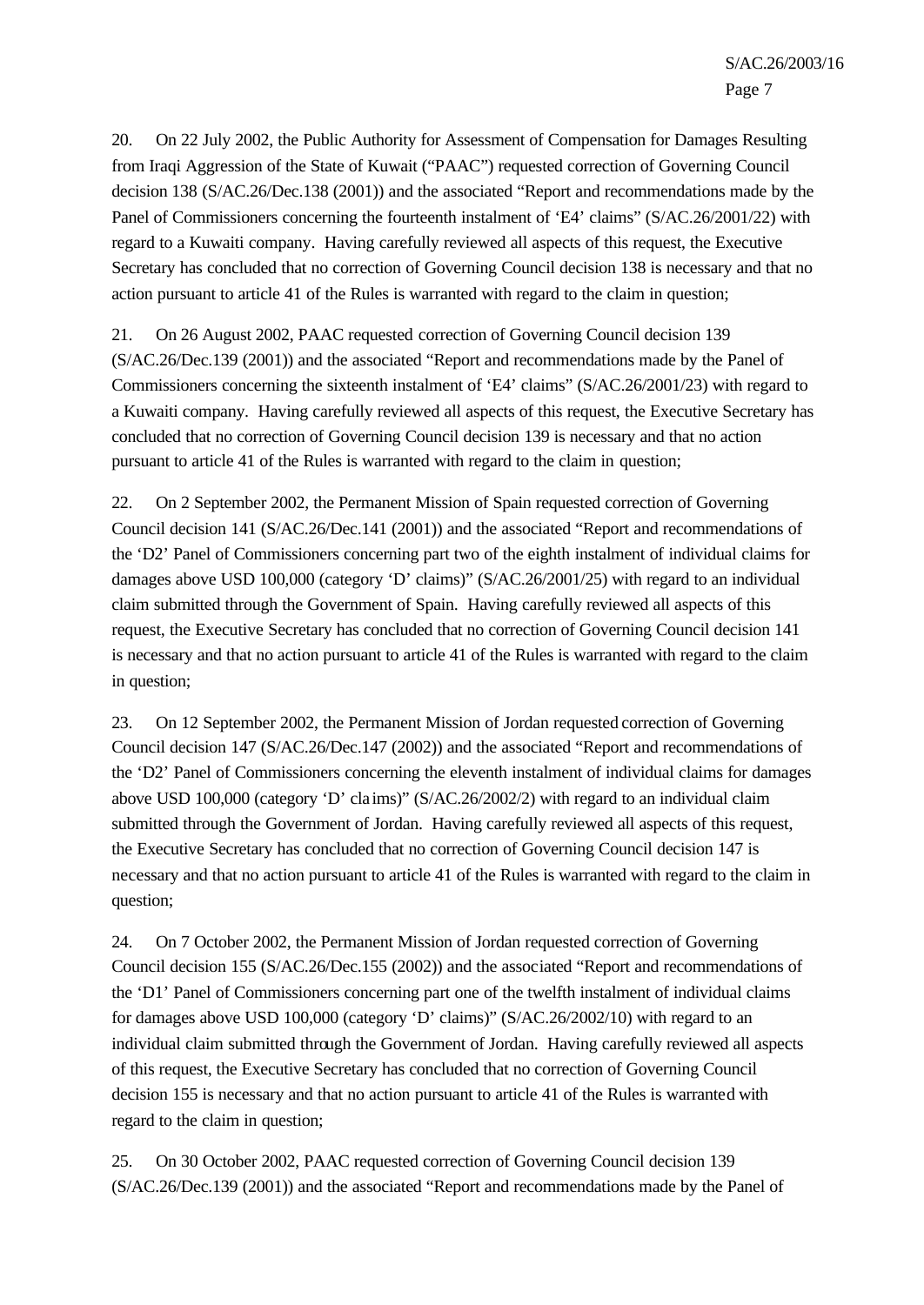Commissioners concerning the sixteenth instalment of 'E4' claims" (S/AC.26/2001/23) with regard to a Kuwaiti company. Having carefully reviewed all aspects of this request, the Executive Secretary has concluded that no correction of Governing Council decision 139 is necessary and that no action pursuant to article 41 of the Rules is warranted with regard to the claim in question;

26. On 30 October 2002, the Permanent Mission of the United Kingdom requested further information concerning Governing Council decision 135 (S/AC.26/Dec.135 (2001)) and the associated "Report and recommendations made by the Panel of Commissioners concerning the eighth instalment of 'E2' claims" (S/AC.26/2001/19) with regard to a British company. Having carefully reviewed all aspects of this request, the Executive Secretary has provided the further information requested and has concluded that no action pursuant to article 41 of the Rules is warranted with regard to the claim in question;

27. On 20 November 2002, the Permanent Mission of the United Kingdom requested correction of Governing Council decision 167 (S/AC.26/Dec.167 (2002)) and the associated "Report and recommendations made by the Panel of Commissioners concerning the eleventh instalment of 'E2' claims" (S/AC.26/2002/22) with regard to a British company. Having carefully reviewed all aspects of this request, the Executive Secretary has concluded that no correction of Governing Council decision 167 is necessary and that no action pursuant to article 41 of the Rules is warranted with regard to the claim in question;

28. On 8 January 2003, the Permanent Mission of Egypt requested correction of Governing Council decision 167 and the associated "Report and recommendations made by the Panel of Commissioners concerning the eleventh instalment of 'E2' claims" with regard to an Egyptian company. Having carefully reviewed all aspects of this request, the Executive Secretary has concluded that no correction of Governing Council decision 167 is necessary and that no action pursuant to article 41 of the Rules is warranted with regard to the claim in question;

29. On 13 January 2003, the Permanent Mission of the United Kingdom requested correction of Governing Council decision 167 and the associated "Report and recommendations made by the Panel of Commissioners concerning the eleventh instalment of 'E2' claims" with regard to a British company. Having carefully reviewed all aspects of this request, the Executive Secretary has concluded that no correction of Governing Council decision 167 is necessary and that no action pursuant to article 41 of the Rules is warranted with regard to the claim in question;

30. On 13 January 2003, the Permanent Mission of the United Kingdom requested further information concerning Governing Council decision 171 (S/AC.26/Dec.171 (2002)) and the associated "Report and recommendations made by the Panel of Commissioners concerning the second instalment of 'F4' claims" (S/AC.26/2002/26) with regard to a British Governmental entity. Having carefully reviewed all aspects of this request, the Executive Secretary has provided the further information requested and has concluded that no action pursuant to article 41 of the Rules is warranted with regard to the claim in question;

31. On 22 January 2003, PAAC requested correction of Governing Council decision 170 (S/AC.26/Dec.170 (2002)) and the associated "Report and recommendations made by the Panel of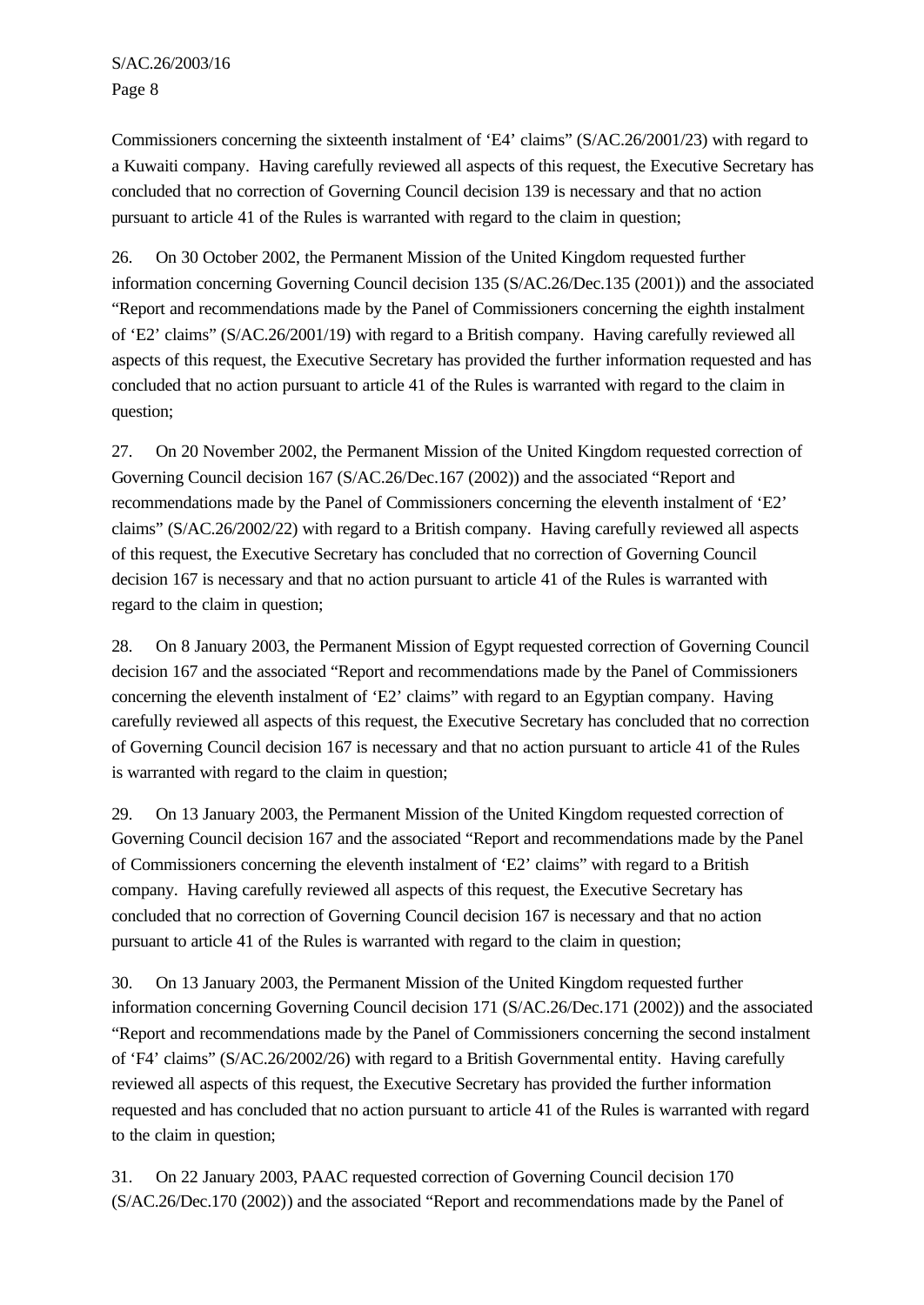Commissioners concerning the twenty-fourth instalment of 'E4' claims" (S/AC.26/2002/25) with regard to a Kuwaiti company. Having carefully reviewed all aspects of this request, the Executive Secretary has concluded that no correction of Governing Council decision 170 is necessary and that no action pursuant to article 41 of the Rules is warranted with regard to the claim in question;

32. On 29 January 2002, the Permanent Mission of Egypt requested correction of Governing Council decision 159 (S/AC.26/Dec.159 (2003)) and the associated "Report and recommendations made by the Panel of Commissioners concerning the tenth instalment of 'E2' claims" (S/AC.26/2002/14) with regard to an Egyptian company. Having carefully reviewed all aspects of this request, the Executive Secretary has concluded that no correction of Governing Council decision 159 is necessary and that no action pursuant to article 41 of the Rules is warranted with regard to the claim in question;

33. On 12 February 2003, the Permanent Mission of Egypt requested correction of Governing Council decision 115 (S/AC.26/Dec.115 (2001)) and the associated "Report and recommendations made by the Panel of Commissioners concerning the sixth instalment of 'E2' claims" (S/AC.26/2001/1) with regard to an Egyptian company. Having carefully reviewed all aspects of this request, the Executive Secretary has concluded that no correction of Governing Council decision 115 is necessary and that no action pursuant to article 41 of the Rules is warranted with regard to the claim in question;

34. On 18 February 2003, the Permanent Mission of Pakistan requested correction of Governing Council decision 87 (S/AC.26/Dec.87 (2000)) and the associated "Report and recommendations made by the Panel of Commissioners concerning the sixth instalment of 'E2' claims" (S/AC.26/2001/1) with regard to a Pakistani company. Having carefully reviewed all aspects of this request, the Executive Secretary has concluded that no correction of Governing Council decision 87 is necessary and that no action pursuant to article 41 of the Rules is warranted with regard to the claim in question;

35. On 21 February 2003, the Permanent Mission of the Netherlands requested further information concerning Governing Council decision 163 (S/AC.26/Dec.163 (2002)) and the associated "Report and recommendations made by the Panel of Commissioners concerning the second instalment of 'E/F' claims" (S/AC.26/2002/18) with regard to a Dutch company. Having carefully reviewed all aspects of this request, the Executive Secretary has provided the further information requested and has concluded that no action pursuant to article 41 of the Rules is warranted with regard to the claim in question; and

36. On 20 March 2003, the Permanent Mission of the United Kingdom requested further information concerning Governing Council decision 167 (S/AC.26/Dec.167 (2002)) and the associated "Report and recommendations made by the Panel of commissioners concerning the eleventh instalment of 'E2' claims" (S/AC.26/2002/22) with regard to a British company. Having carefully reviewed all aspects of this request, the Executive Secretary has provided the further information requested and has concluded that no action pursuant to article 41 of the Rules is warranted with regard to the claim in question.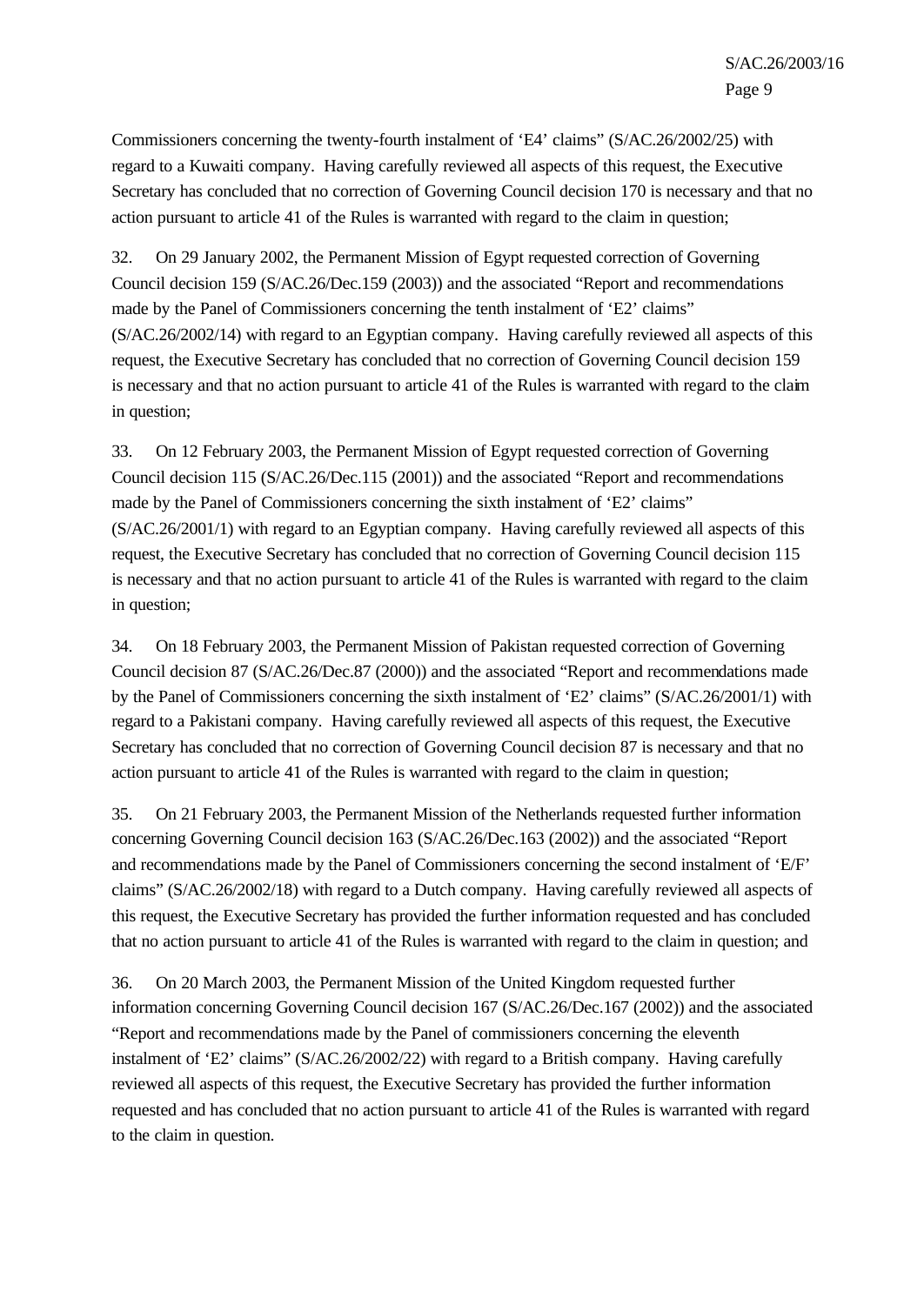37. In addition, during the period under review, the secretariat has received requests for article 41 corrections with respect to claims in categories "D", "E", "E/F" and "F" from the following Governments and international organisations: Australia, Egypt, France, Israel, Jordan, Kuwait, Lebanon, Pakistan, Sudan, Thailand, Turkey, the United Kingdom, the United States, UNHCR Canada, and UNDP United Arab Emirates. The responses of the Executive Secretary to these requests have not yet been conveyed to the claimant countries due to the fact that the secretariat's review of the specific claims in question, and, where appropriate, consultations with the respective Panels of Commissioners, remain ongoing. Details concerning these requests, and the Executive Secretary's recommendations to the Governing Council with respect thereto will be contained in upcoming article 41 reports to the Governing Council.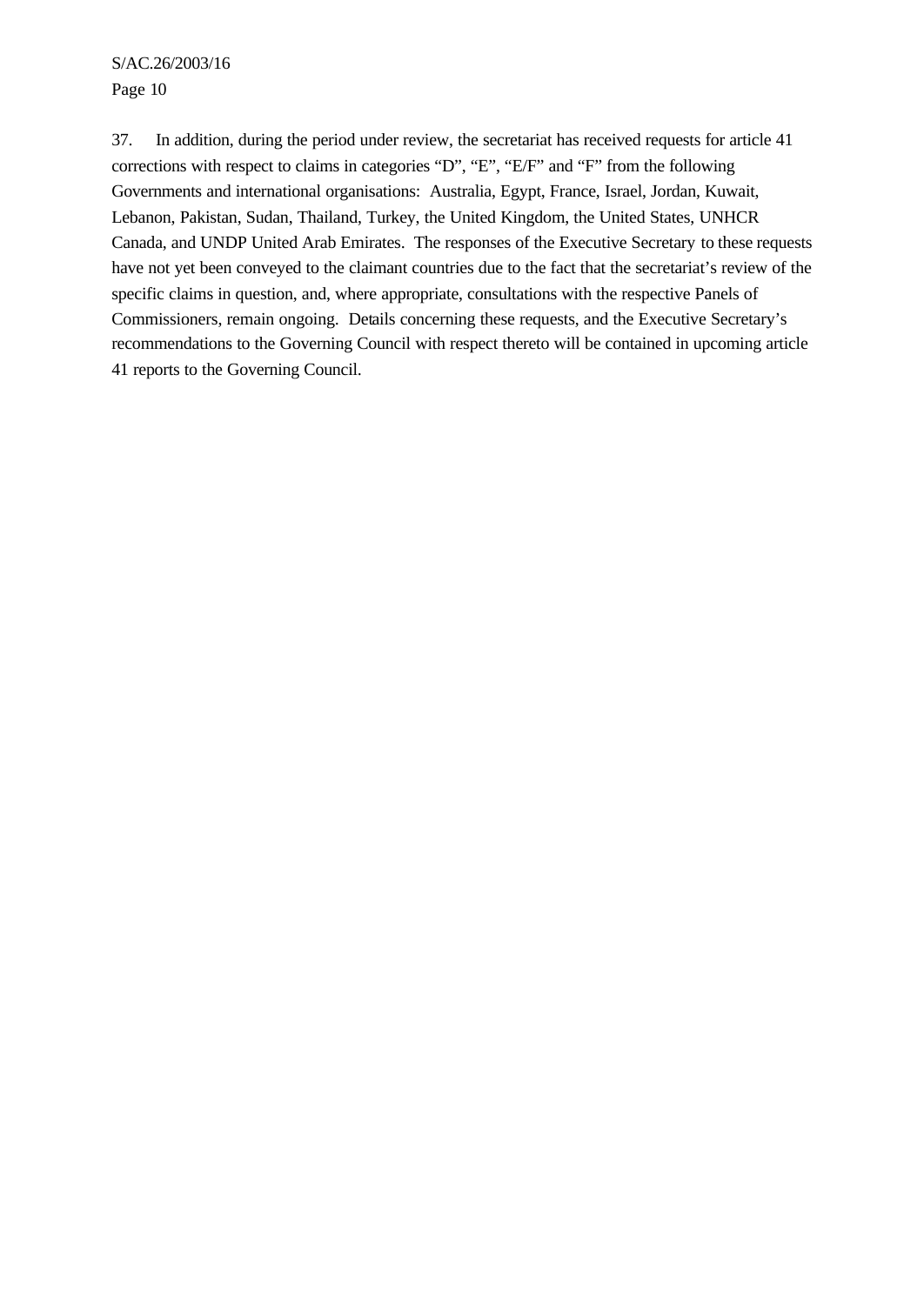# Annex I

#### RECOMMENDED CORRECTIONS CONCERNING CATEGORY "A" CLAIMS

1. Based on the recommended corrections reported in paragraphs 2 to 18 of this report, supra, the category "A" claims aggregate corrected awards by instalment, per country, are as follows:

| Country    | Previous total award<br>(USD) | Corrected total award<br>(USD) | Amount of net effect<br>(USD) |
|------------|-------------------------------|--------------------------------|-------------------------------|
| Bangladesh | 17,779,000.00                 | 17,785,000.00                  | 6,000.00                      |
| India      | 25,038,000.00                 | 25,146,000.00                  | 108,000.00                    |
| Pakistan   | 12,106,500.00                 | 12,129,000.00                  | 22,500.00                     |

# Table 1. First instalment category "A" claims corrections

Table 2. Second instalment category "A" claims corrections

|            | Previous total award | Corrected total award | Amount of net effect |
|------------|----------------------|-----------------------|----------------------|
| Country    | (USD)                | (USD)                 | (USD)                |
| Bangladesh | 51,413,000.00        | 51,470,000.00         | 57,000.00            |
| India      | 50,842,500.00        | 51,238,500.00         | 396,000.00           |
| Pakistan   | 19,510,000.00        | 19,561,000.00         | 51,000.00            |
| Sudan      | 14,484,500.00        | 14,488,500.00         | 4,000.00             |

Table 3. Third instalment category "A" claims corrections

|         | Previous total award | Corrected total award | Amount of net effect |
|---------|----------------------|-----------------------|----------------------|
| Country | (USD)                | (USD)                 | (USD)                |
| India   | 16,727,000.00        | 17,095,000.00         | 368,000.00           |

Table 4. Fourth instalment category "A" claims corrections

| Country              | Previous total award<br>(USD) | Corrected total award<br>(USD) | Amount of net effect<br>(USD) |  |  |
|----------------------|-------------------------------|--------------------------------|-------------------------------|--|--|
| Bangladesh           | 52,649,500.00                 | 52,663,000.00                  | 13,500.00                     |  |  |
| India                | 146,245,500.00                | 147,284,500.00                 | 1,039,000.00                  |  |  |
| Pakistan             | 22,646,500.00                 | 22,694,500.00                  | 48,000.00                     |  |  |
| Philippines          | 30,292,500.00                 | 30,278,500.00                  | (14,000.00)                   |  |  |
| Sri Lanka            | 69,797,500.00                 | 69,782,000.00                  | (15,500.00)                   |  |  |
| Syrian Arab Republic | 26,296,000.00                 | 26,306,500.00                  | 10,500.00                     |  |  |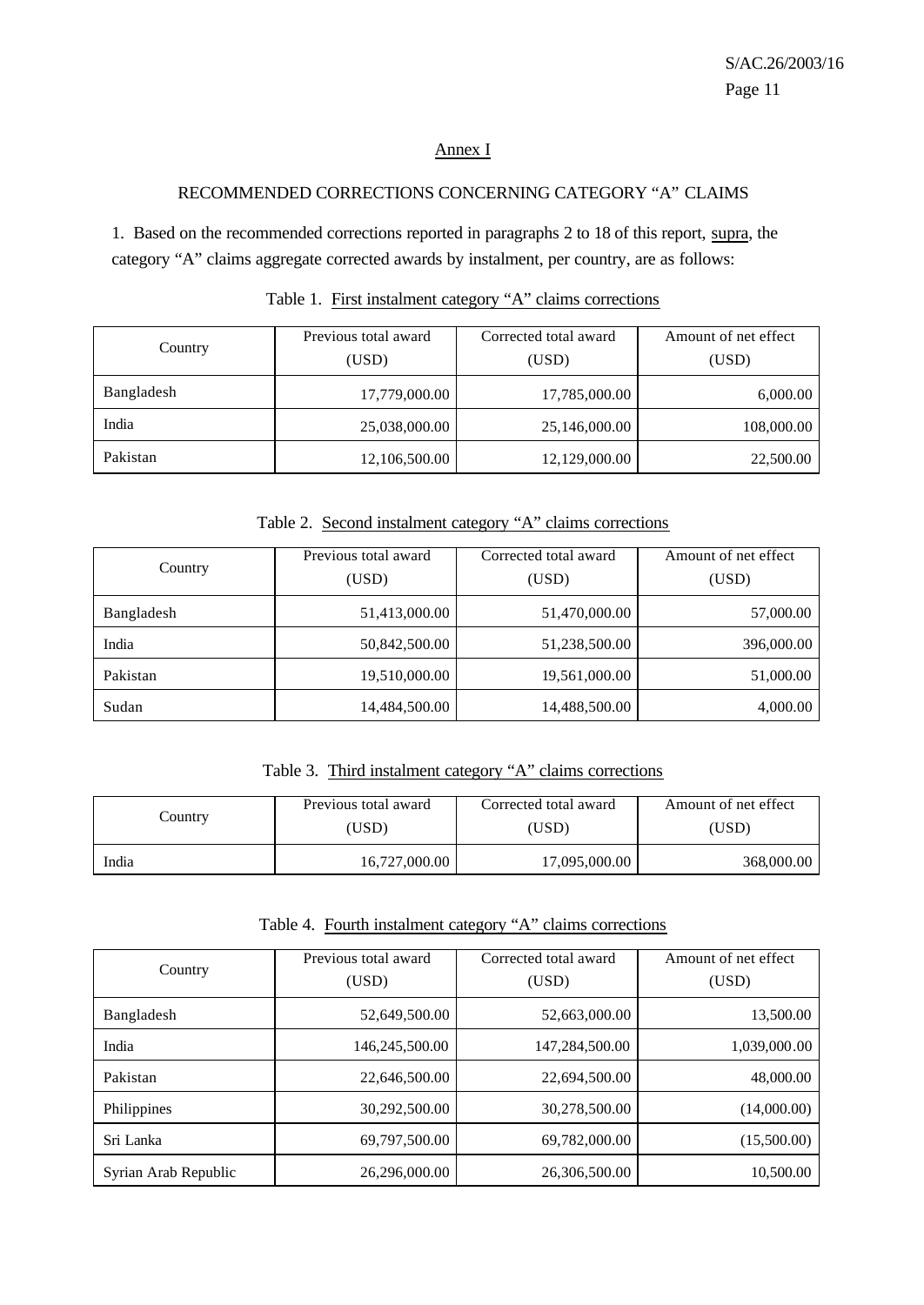| Country              | Previous total award<br>(USD) | Corrected total award<br>(USD) | Amount of net effect<br>(USD) |  |  |
|----------------------|-------------------------------|--------------------------------|-------------------------------|--|--|
| Bangladesh           | 52,401,500.00                 | 52,514,000.00                  | 112,500.00                    |  |  |
| India                | 147,518,500.00                | 149,274,000.00                 | 1,755,500.00                  |  |  |
| Pakistan             | 22,962,500.00                 | 23,058,500.00                  | 96,000.00                     |  |  |
| Philippines          | 31,087,500.00                 | 31,046,000.00                  | (41,500.00)                   |  |  |
| Sri Lanka            | 69.706.500.00                 | 69,702,500.00                  | (4,000.00)                    |  |  |
| Syrian Arab Republic | 26,841,000.00                 | 26,845,500.00                  | 4,500.00                      |  |  |

Table 5. Fifth instalment category "A" claims corrections

Table 6. Sixth instalment category "A" claims corrections

|             | Previous total award | Corrected total award | Amount of net effect |  |  |
|-------------|----------------------|-----------------------|----------------------|--|--|
| Country     | (USD)                | (USD)                 | (USD)                |  |  |
| Bangladesh  | 66,299,000.00        | 66,406,000.00         | 107,000.00           |  |  |
| India       | 17.378.000.00        | 17,525,000.00         | 147,000.00           |  |  |
| Iran        | 5,485,500.00         | 5,487,000.00          | 1,500.00             |  |  |
| Pakistan    | 46,293,000.00        | 46,420,500.00         | 127,500.00           |  |  |
| Philippines | 60,822,000.00        | 60,812,500.00         | (9,500.00)           |  |  |
| Sri Lanka   | 35,571,000.00        | 35,575,000.00         | 4,000.00             |  |  |
| Yemen       | 1,861,500.00         | 1,881,500.00          | 20,000.00            |  |  |

Table 7. Special instalment (Pakistan) category "A" claims corrections

| Country  | Previous total award | Corrected total award | Amount of net effect |  |  |
|----------|----------------------|-----------------------|----------------------|--|--|
|          | (USD)                | (USD)                 | (USD)                |  |  |
| Pakistan | 2,514,500.00         | 2,519,000.00          | 4,500.00             |  |  |

2. Based on the above corrections, the revised category "A" claim total recommended awards by instalment are as follows:

Table 8. Recommended corrected total awards for category "A" claims

| Instalment | Previous total award<br>(USD) | Corrected total award<br>(USD) | Amount of net effect<br>(USD) |  |  |
|------------|-------------------------------|--------------------------------|-------------------------------|--|--|
| First      | 189,854,500.00                | 189,991,000.00                 | 136,500.00                    |  |  |
| Second     | 641,544,000.00                | 642,052,000.00                 | 508,000.00                    |  |  |
| Third      | 531,786,500.00                | 532,154,500.00                 | 368,000.00                    |  |  |
| Fourth     | 734,641,000.00                | 735,722,500.00                 | 1,081,500.00                  |  |  |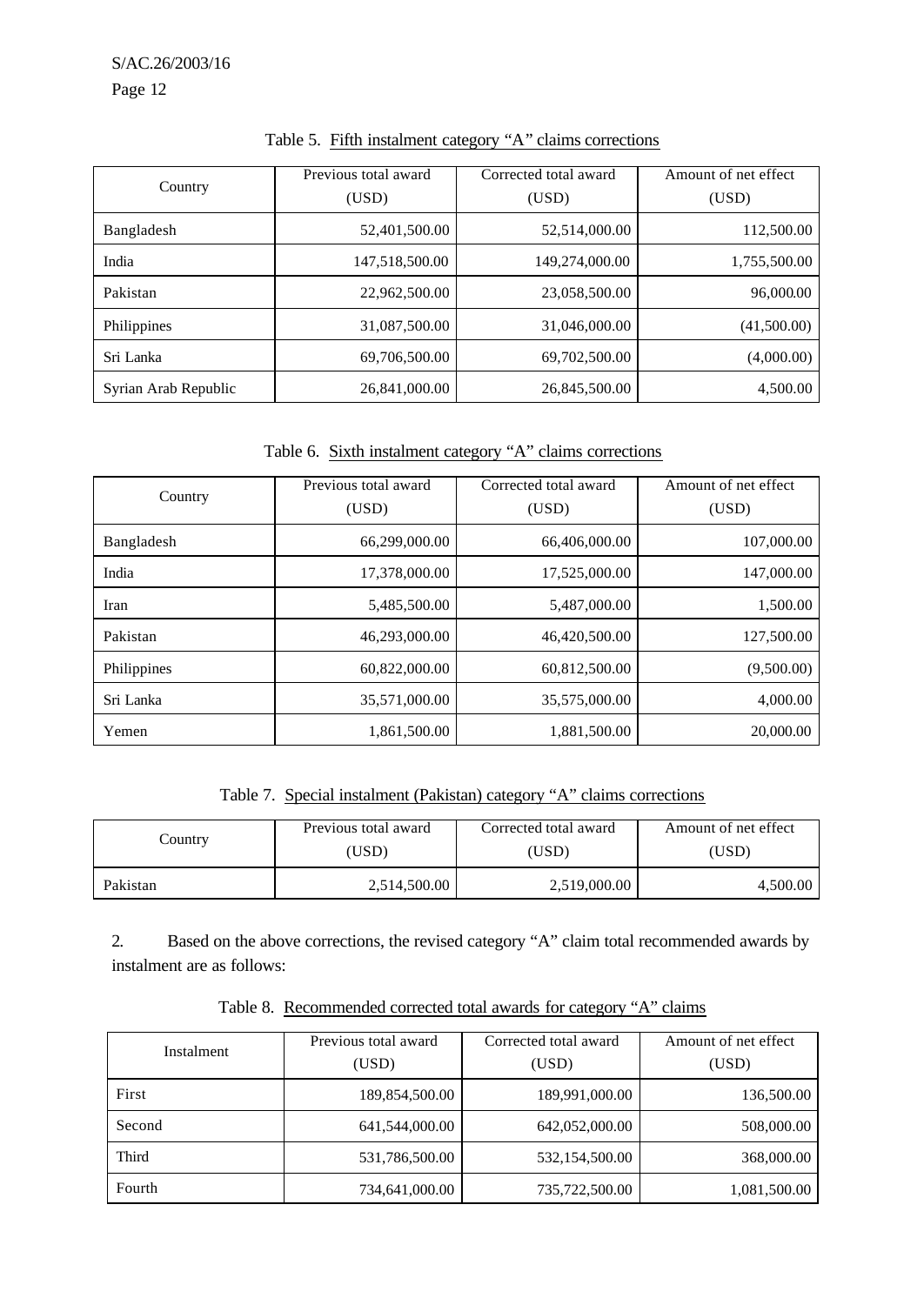# S/AC.26/2003/16

Page 13

| Instalment         | Previous total award | Corrected total award | Amount of net effect |  |  |
|--------------------|----------------------|-----------------------|----------------------|--|--|
|                    | (USD)                | (USD)                 | (USD)                |  |  |
| Fifth              | 784,283,500.00       | 786,206,500.00        | 1,923,000.00         |  |  |
| Sixth              | 316,830,000.00       | 317,227,500.00        | 397,500.00           |  |  |
| Special (Pakistan) | 2,514,500.00         | 2,519,000.00          | 4,500.00             |  |  |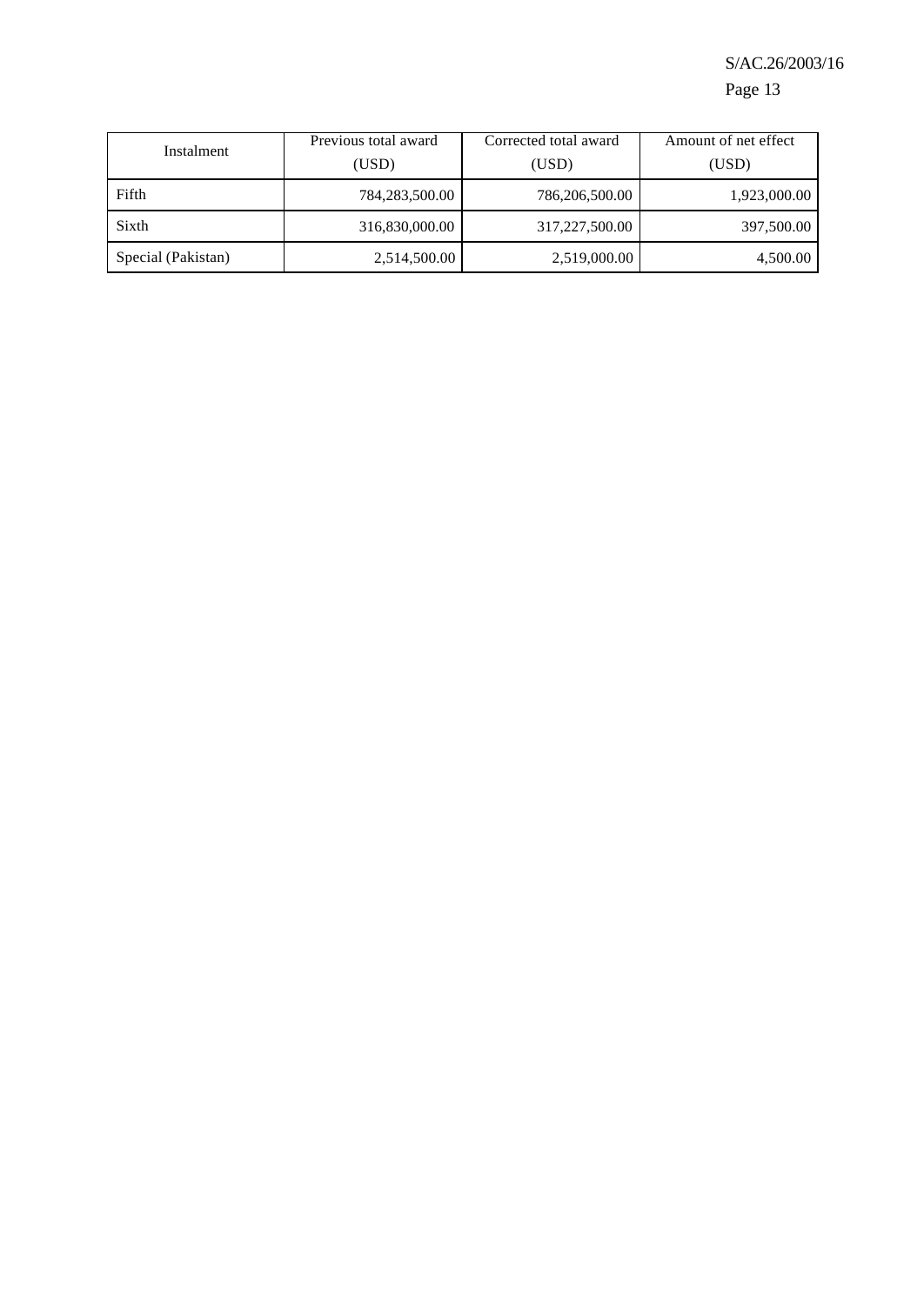Annex II

# ARTICLE 41 CORRECTIONS TO CLAIMS AWARDS (UP TO THE FORTY-SEVENTH SESSION OF THE GOVERNING COUNCIL)

|                        | Category A            |                     | Category B                                                                                |                     | Category C            |                                  | Category D                              |                                  | Category E                              |                                  |                                                                | Total                                                              |
|------------------------|-----------------------|---------------------|-------------------------------------------------------------------------------------------|---------------------|-----------------------|----------------------------------|-----------------------------------------|----------------------------------|-----------------------------------------|----------------------------------|----------------------------------------------------------------|--------------------------------------------------------------------|
| Report                 | for category<br>(USD) | claims<br>corrected | Net correction Number of Net correction Number of Net correction<br>for category<br>(USD) | claims<br>corrected | for category<br>(USD) | Number of<br>claims<br>corrected | Net correction<br>for category<br>(USD) | Number of<br>claims<br>corrected | Net correction<br>for category<br>(USD) | Number of<br>claims<br>corrected | Net corrections<br>for categories A,<br>B, C, D and E<br>(USD) | Number of<br>claims corrected<br>in categories A,<br>B, C, D and E |
| $A(6)$ panel report    | (6,439,500.00)        | 2,575               |                                                                                           |                     |                       |                                  |                                         |                                  |                                         |                                  | (6,439,500.00)                                                 | 2,575                                                              |
| $B(2.2)$ panel report  |                       |                     | (12,500.00)                                                                               | 3 <sup>a</sup>      |                       |                                  |                                         |                                  |                                         |                                  | (12,500.00)                                                    | 3 <sup>a</sup>                                                     |
| $B(3)$ panel report    |                       |                     | 110,000.00                                                                                | 10 <sup>b</sup>     |                       |                                  |                                         |                                  |                                         |                                  | 110,000.00                                                     | 10 <sup>h</sup>                                                    |
| $C(4)$ panel report    |                       |                     |                                                                                           |                     | (1,922.00)            | 49                               |                                         |                                  |                                         |                                  | (1,922.00)                                                     | 49                                                                 |
| $C(5)$ panel report    |                       |                     |                                                                                           |                     | (77, 190.00)          | 6                                |                                         |                                  |                                         |                                  | (77, 190.00)                                                   | 6                                                                  |
| $C(6)$ panel report    |                       |                     |                                                                                           |                     | 72,685.00             | 15                               |                                         |                                  |                                         |                                  | 72,685.00                                                      | 15                                                                 |
| $D(5)$ panel report    |                       |                     |                                                                                           |                     |                       |                                  | (2,646.81)                              | 7                                |                                         |                                  | (2,646.81)                                                     | 7                                                                  |
| $D(7)$ panel report    |                       |                     |                                                                                           |                     |                       |                                  | (38, 836.21)                            | 13                               |                                         |                                  | (38, 836.21)                                                   | 13                                                                 |
| D1 (9.1) panel report  |                       |                     |                                                                                           |                     |                       |                                  | 103,532.16                              |                                  |                                         |                                  | 103,532.16                                                     |                                                                    |
| Special D panel report |                       |                     |                                                                                           |                     |                       |                                  | (13, 283, 441.51)                       | 426                              |                                         |                                  | (13, 283, 441.51)                                              | 426                                                                |
| E3(10) panel report    |                       |                     |                                                                                           |                     |                       |                                  |                                         |                                  | 325,850.00                              |                                  | 325,850.00                                                     |                                                                    |
| E4(3) panel report     |                       |                     |                                                                                           |                     |                       |                                  |                                         |                                  | 536,513.00                              |                                  | 536,513.00                                                     | $\overline{3}$                                                     |
| Article 41(1) report   | (5,500.00)            | 10                  |                                                                                           |                     |                       |                                  |                                         |                                  |                                         |                                  | (5,500.00)                                                     | 10                                                                 |
| Article 41(2) report   | (49,000.00)           | 16                  |                                                                                           |                     |                       |                                  |                                         |                                  |                                         |                                  | (49,000.00)                                                    | 16                                                                 |
| Article $41(3)$ report | 1,500.00              |                     |                                                                                           |                     |                       |                                  |                                         |                                  |                                         |                                  | 1,500.00                                                       |                                                                    |
| Article 41(4) report   | (83,000.00)           | 19                  |                                                                                           |                     |                       |                                  |                                         |                                  |                                         |                                  | (83,000.00)                                                    | 19                                                                 |
| Article 41(5) report   | (18,500.00)           | 5                   |                                                                                           |                     |                       |                                  |                                         |                                  |                                         |                                  | (18,500.00)                                                    | 5                                                                  |
| Article 41(6) report   | 15,867,500.00         | 10,757              |                                                                                           |                     |                       |                                  |                                         |                                  |                                         |                                  | 15,867,500.00                                                  | 10,757                                                             |

Page S/AC.26/2003/16 14